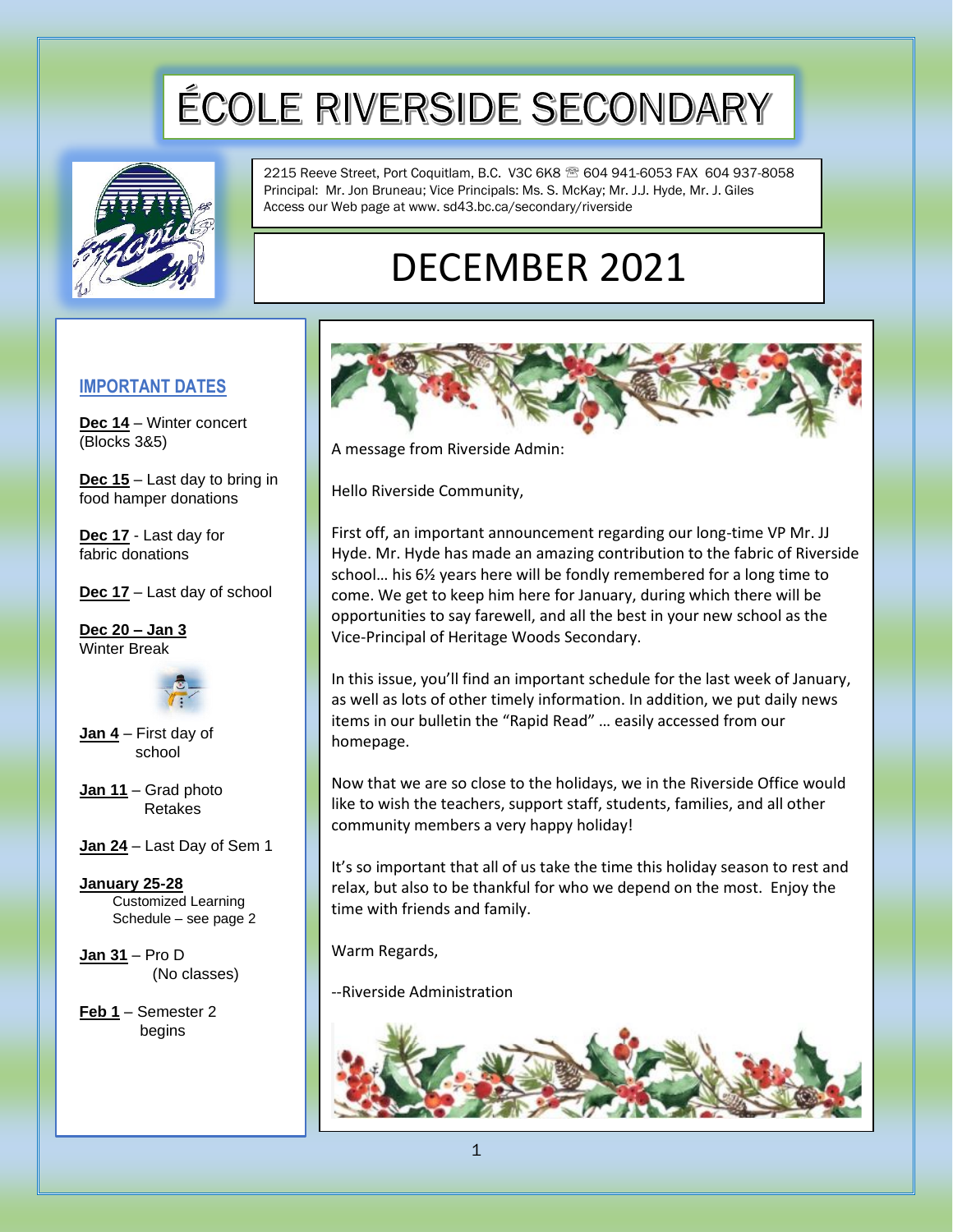## Student Schedule for Week of January 24<sup>th</sup>-28<sup>th</sup>, 2022

Semester 1 ends on Monday, January 24<sup>th</sup>, with a normal Monday bell schedule.

From Tuesday to Friday, Jan 25-28, there are no classes for students – instead, we have scheduled important tasks for each grade level on specific days. These days are also available for students who have fallen behind to catch up on their work under the direction of teachers. Where there is no scheduled activity, your child is not expected to be at school.

Please refer to the calendar below according to your child's grade level. Locations of activities will be communicated to the students closer to that week. Friday, January 28<sup>th</sup> is reserved for Grade 8 testing and the virtual "Walkabout".

#### *GRADE 9:*

| <b>Monday</b><br><b>Jan. 24</b> | Tuesday<br><b>Jan. 25</b>       | Wednesday<br><b>Jan. 26</b> | Thursday<br>Jan. 27           | Friday<br><b>Jan. 28</b> |
|---------------------------------|---------------------------------|-----------------------------|-------------------------------|--------------------------|
| Regular                         | 9am-11am: Grade 9 Math          | No classes                  | 12:00pm-3:00pm:               | No classes               |
| School Day                      | exam (if you had math in Sem 1) |                             | ALL GRADE $9's -$             |                          |
|                                 |                                 |                             | <b>Interviews and Digital</b> |                          |
|                                 |                                 |                             | Learning 10 meeting           |                          |

#### *GRADE 10:*

| <b>Monday</b>                | Tuesday                            | Wednesday                                 | <b>Thursday</b> | Friday         |
|------------------------------|------------------------------------|-------------------------------------------|-----------------|----------------|
| <b>Jan. 24</b>               | <b>Jan. 25</b>                     | <b>Jan. 26</b>                            | <b>Jan. 27</b>  | <b>Jan. 28</b> |
| Regular<br><b>School Day</b> | 1pm-3pm: Literacy 10<br>Assessment | $9am-11am$ :<br>Numeracy 10<br>Assessment | No Classes      | No Classes     |

#### *GRADE 11:*

| <b>Monday</b><br>Jan. 24 | Tuesday<br><b>Jan. 25</b>           | Wednesday<br><b>Jan. 26</b> | <b>Thursday</b><br><b>Jan. 27</b> | Friday<br><b>Jan. 28</b> |
|--------------------------|-------------------------------------|-----------------------------|-----------------------------------|--------------------------|
| Regular                  | 9am-11:30am: YDI Survey and         | $9am-11am$ :                | No Classes                        | No Classes               |
| School Day               | <b>CLC/Capstone Session for ALL</b> | Numeracy 10                 |                                   |                          |
|                          | GRADE 11's                          | Assessment for              |                                   |                          |
|                          |                                     | Grade 11's who haven't      |                                   |                          |
|                          |                                     | taken it yet                |                                   |                          |

### *GRADE 12:*

| <b>Monday</b>                | Tuesday                                                                                             | Wednesday                                                                    | <b>Thursday</b>                     | Friday         |
|------------------------------|-----------------------------------------------------------------------------------------------------|------------------------------------------------------------------------------|-------------------------------------|----------------|
| <b>Jan. 24</b>               | Jan. 25                                                                                             | <b>Jan. 26</b>                                                               | <b>Jan. 27</b>                      | <b>Jan. 28</b> |
| Regular<br><b>School Day</b> | 9am-11:00am: French<br>Immersion Literacy Assessment<br>12:30pm: French ORAL Literacy<br>Assessment | $12:45 \text{pm}$<br>Capstone<br><b>Presentations for</b><br>some Grade 12's | 9am-11am: Literacy 12<br>Assessment | No classes     |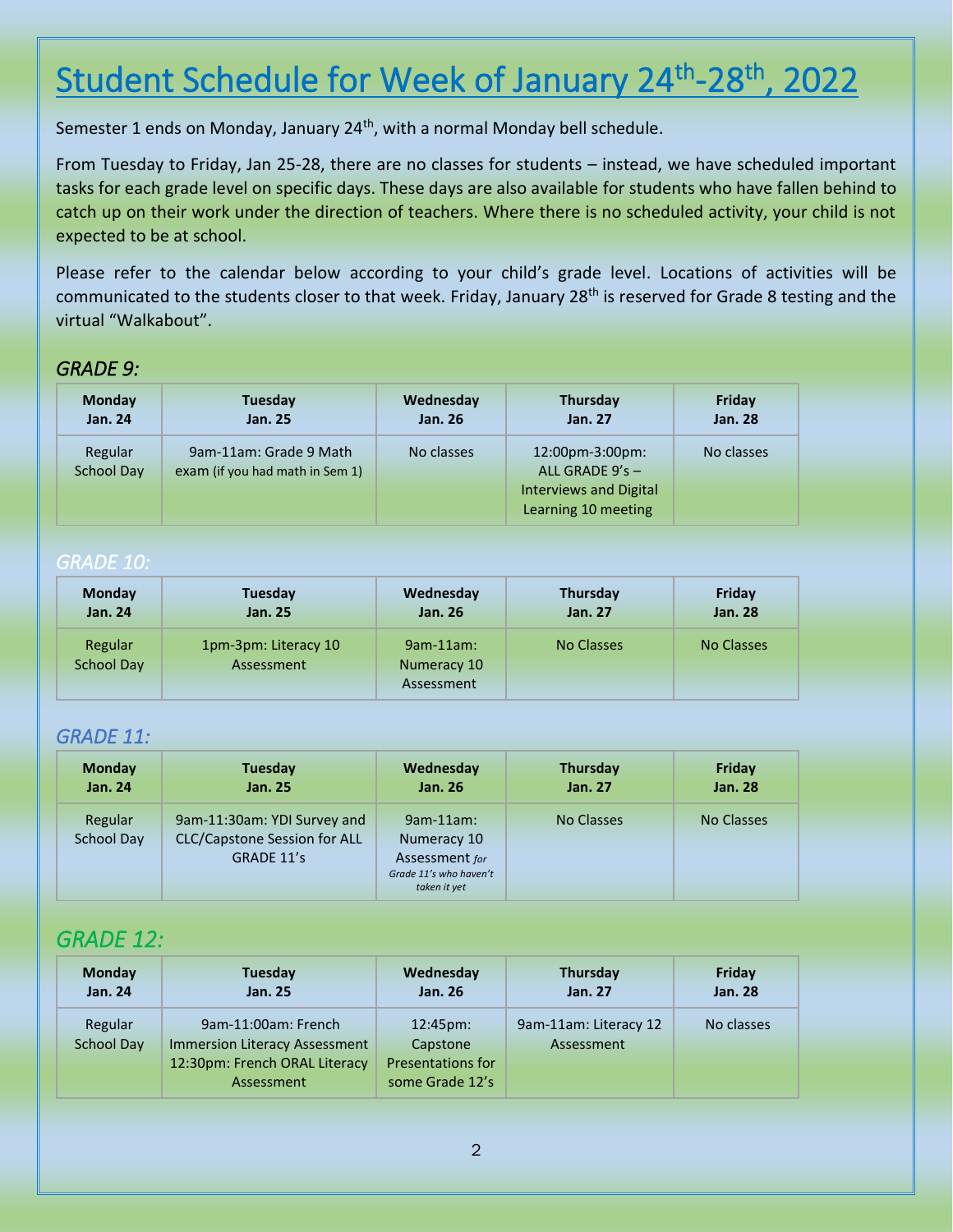## Considering Travel this Holiday?

## **INTERNATIONAL TRAVEL AND SCHOOL**



With international borders now open to non-essential travel, ensure you know the requirements and restrictions for students and staff travelling outside of Canada, including to the United States and Mexico, as they pertain to returning to school.



Those who are not fully vaccinated and travel outside Canada must follow all federal testing and quarantine requirements. For students, this includes not attending school for 14 DAYS following their return, according to federal travel guidance around COVID-19. This applies to travel by land, air or sea, regardless of negative COVID test results.

This 14-day attendance restriction also applies to:

- day cares and camps
- · settings with vulnerable people (i.e. long-term care facilities)
- large crowded indoor or outdoor settings (i.e. amusement parks, sporting events)
- crowded public transportation that does not ensure physical distancing and masking

Unvaccinated or partially vaccinated students should not return to school within 14 days following international travel, regardless of who they travel with or if they receive a negative PCR test result. There are exemptions for travel as part of cross-border custody agreements. For more information on this exemption, please visit here.

#### **ZA AIR TRAVEL**

Those 12 years or older must be fully vaccinated to board domestic and international flights departing most airports in Canada and must show the Canadian COVID-19 proof of vaccination.

To re-enter Canada, all returning travellers five and up must provide proof of a COVID-19 negative molecular test result (also known as a pre-entry test) taken within 72 hours before returning OR proof of previous positive test result taken between 14 and 180 days. Unvaccinated/partially vaccinated children and adults must also take an arrival test when returning to Canada and will receive a kit to use on Day-8 of their mandatory quarantine

## **LAND BORDER**<br>CROSSING

COVID-19 proof of vaccination is required in addition to your regular travel documents. Children under 18 are exempt from showing proof of vaccination. However, everyone five and up must follow the same pre-entry and arrival testing requirements as noted under Air Travel to re-enter Canada.

Please note, travel rules and restrictions are subject to change. It is the responsibility of staff and students/families to review the latest federal guidance. For the latest information, visit travel.gc.ca/travel-covid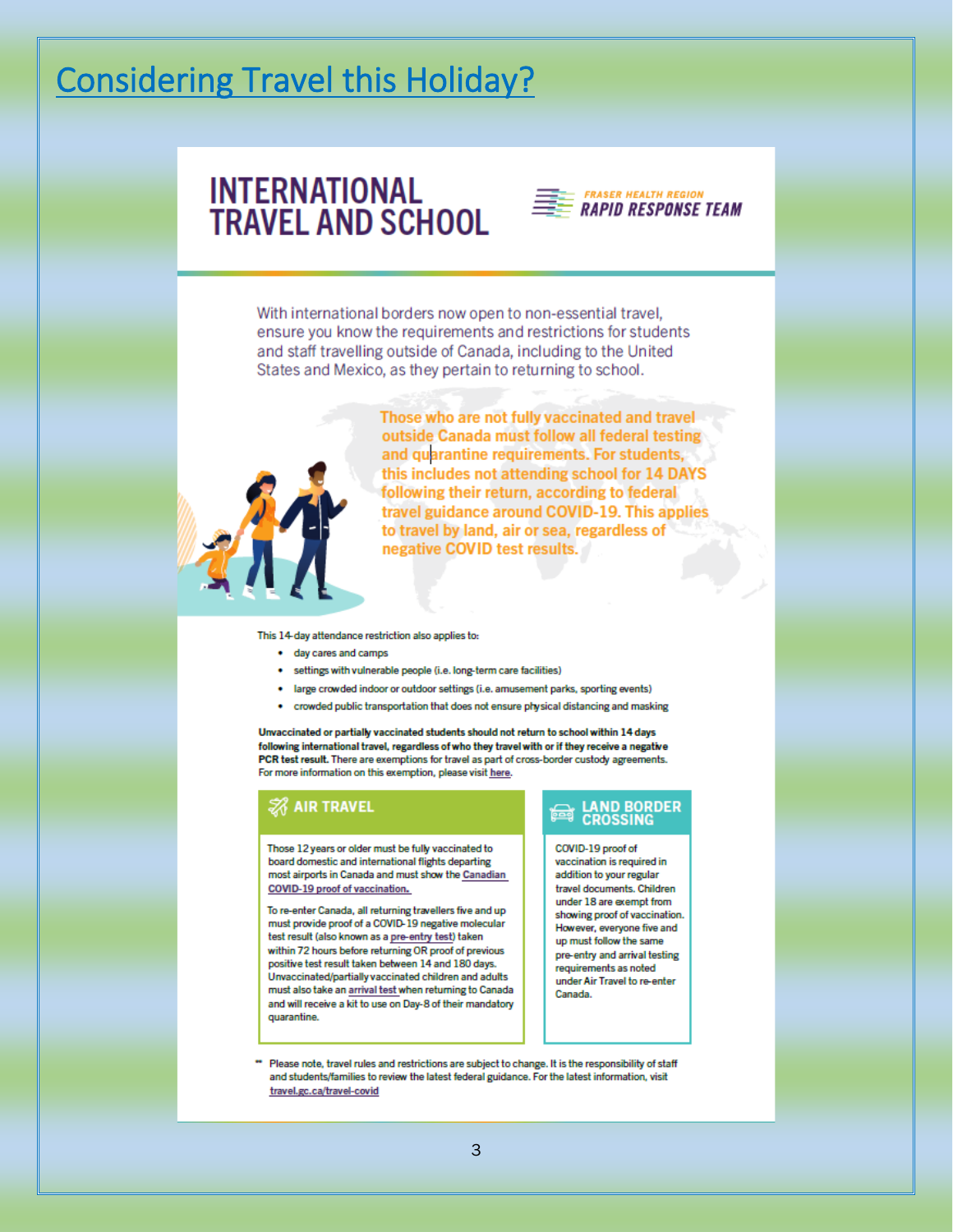## **Fundraising**

### **SHARE Food Bank and Toy Drive**

Riverside is once again collecting non-perishable food, unwrapped toys, and monetary donations for the SHARE food bank and toy drive in our community. Last year was very successful with SHARE recording Riverside as one of their top contributors. We are hoping to repeat this achievement again this year.

On Wednesday December 1<sup>st</sup>, the students in STREAM brainstormed with other classmates what food they would like to see in their pantry and then signed up for 1-2 items or money to donate. It would be great if you could talk to them and see if what they signed up for is a viable option for your family. The students have been asked to bring their donations to their STREAM teacher in the morning **until Dec. 16th** . Monetary donations or grocery gift cards will also be collected by the STEAM teacher.

If you prefer, you can donate directly to SHARE on their website [SHARE Joy Virtual Store.](https://sharesociety.ca/share-joy)

Thank you and happy holidays!

### **GIVE4GOOD Club**

The GIVE4GOOD club has been busy the last two weeks. Students have been cutting, ironing and sewing fabric together for quilts. Students have also purchased – through the Riverside PAC, a generous grant from the Port Coquitlam Community Foundation and club fundraising – backpacks, which have been filled with toiletry essentials, healthy snacks, gloves, socks, water bottles, subway gift cards, Christmas cards, small gift packages, and inspirational messages that the students wrote themselves. The backpacks, quilts, and 50 healthy meals will be delivered to vulnerable people in the community on Tues. and Wed., December 14 & 15. The Riverside community can be proud of the GIVE4GOOD initiative and the hard work the students have done to make the outreach possible. Students hope to cultivate connections with the recipients, to respectively share stories and continue to help for the rest of year.











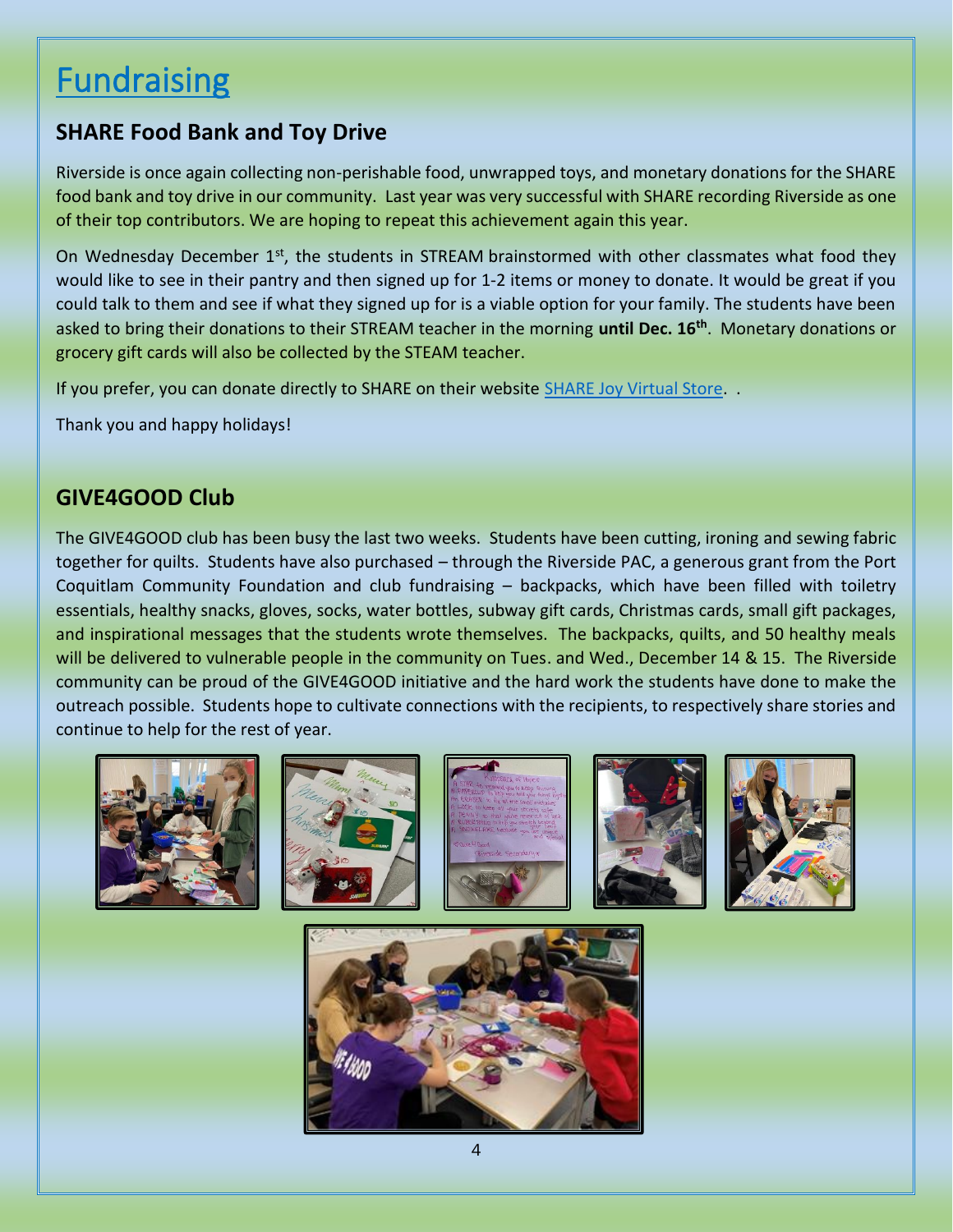## Fundraising - cont.

### **After Grad Fundraising**

### **Cat & Fiddle Select Liquor Store**

The Cat & Fiddle Select Liquor Store at 1760 Kingsway Avenue is sponsoring our 2022 After Grad. When making your purchases at the till, please mention Riverside After Grad.

#### **Bottle Drive – Biggar Bottle Depot**

Please collect your empty bottles over the holiday season and return them to Biggar Bottle Depot, 2577 Kingsway Avenue, Port Coquitlam and use the phone number 604-937-8058 for our account, which is the school's fax number.



#### **Cat & Fiddle Sports Bar & Restaurant**

**Save the Date** for our Pub Night at the Cat and Fiddle on **February 26, 2022.** Details to follow in the new year.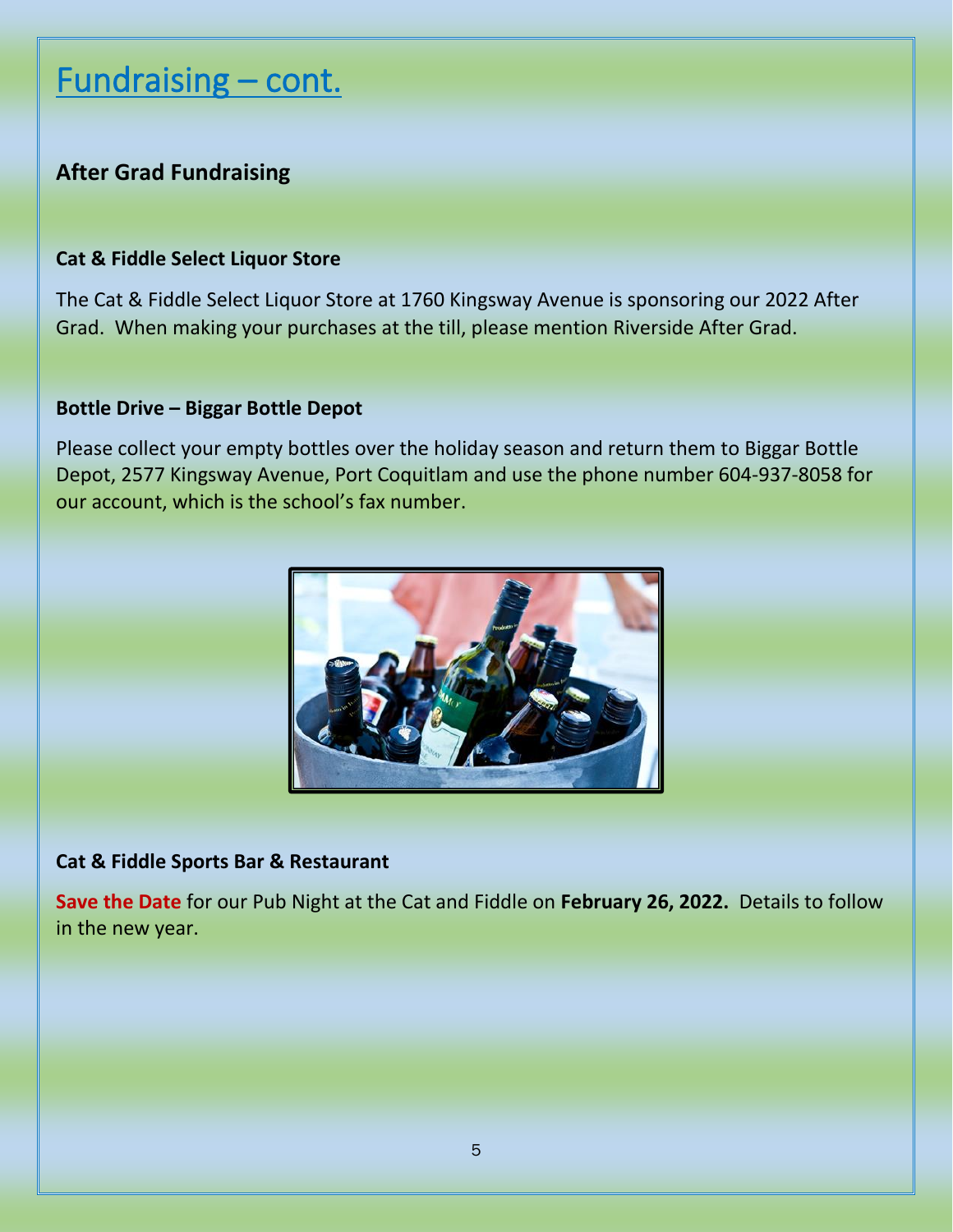## Musical Theatre Show for 2021/2022

The kids are working very hard to prepare an outstanding show. They will perform in late January, and we are excited to announce our ability to host limited audiences—which is better than no audiences! In January, we will communicate ways to enjoy the show. We would love your support!

**January 25-30, 2022 at 7:30pm, with weekend afternoon performances at 2pm**



Winner of five Tony Awards, this original, one act Canadian play is a fun, funny, family-friendly send-up of the Jazz Age musical to welcome audiences back to River's Edge Theatre! We've missed you.

The story is brought to us by a narrator with a passion for musical theatre, playing the original cast recording of the 1928 musical, The Drowsy Chaperone. As the vinyl spins, colourful and chaotic characters spring to life. A parody wrapped in a love letter, this show features so many talented students onstage and many more backstage...don't miss it!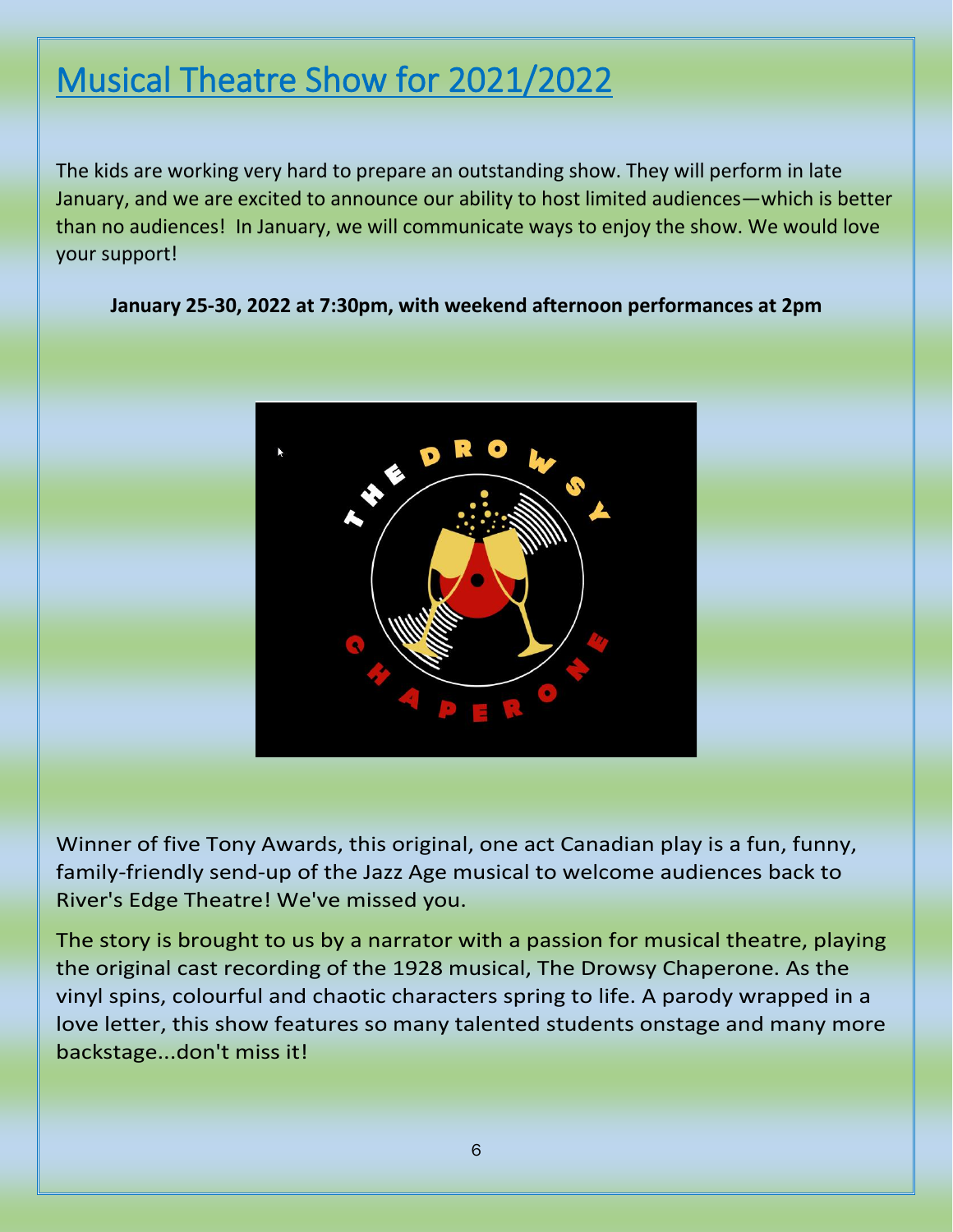## **Sports**

### **Volleyball**

Congratulations to the Senior Girls Volleyball team who won the Provincial Championships!



### **Aquatics**

A great showing for our Aquatics Team – with rankings as follows:

Overall Girls –  $6<sup>th</sup>$  and Boys –  $12<sup>th</sup>$  Combined rankings for Riverside -  $8<sup>th</sup>$  in the province.

200Mixed Medley Relay - 1<sup>st</sup> Place GOLD

100IM – Angelo Macaraig – 2<sup>nd</sup> Place SILVER

50Back – Angelo Macaraig – 3<sup>rd</sup> Place BRONZE



### **Soccer**

Congrats to our Senior Boys Soccer team on their hard fought 4<sup>th</sup> place finish at the Provincials last month. This was Riverside's best finish in school history! Mateo Brazinha captured the Golden Boot with 6 goals and 2 assists in 5 games. Next year is looking bright!



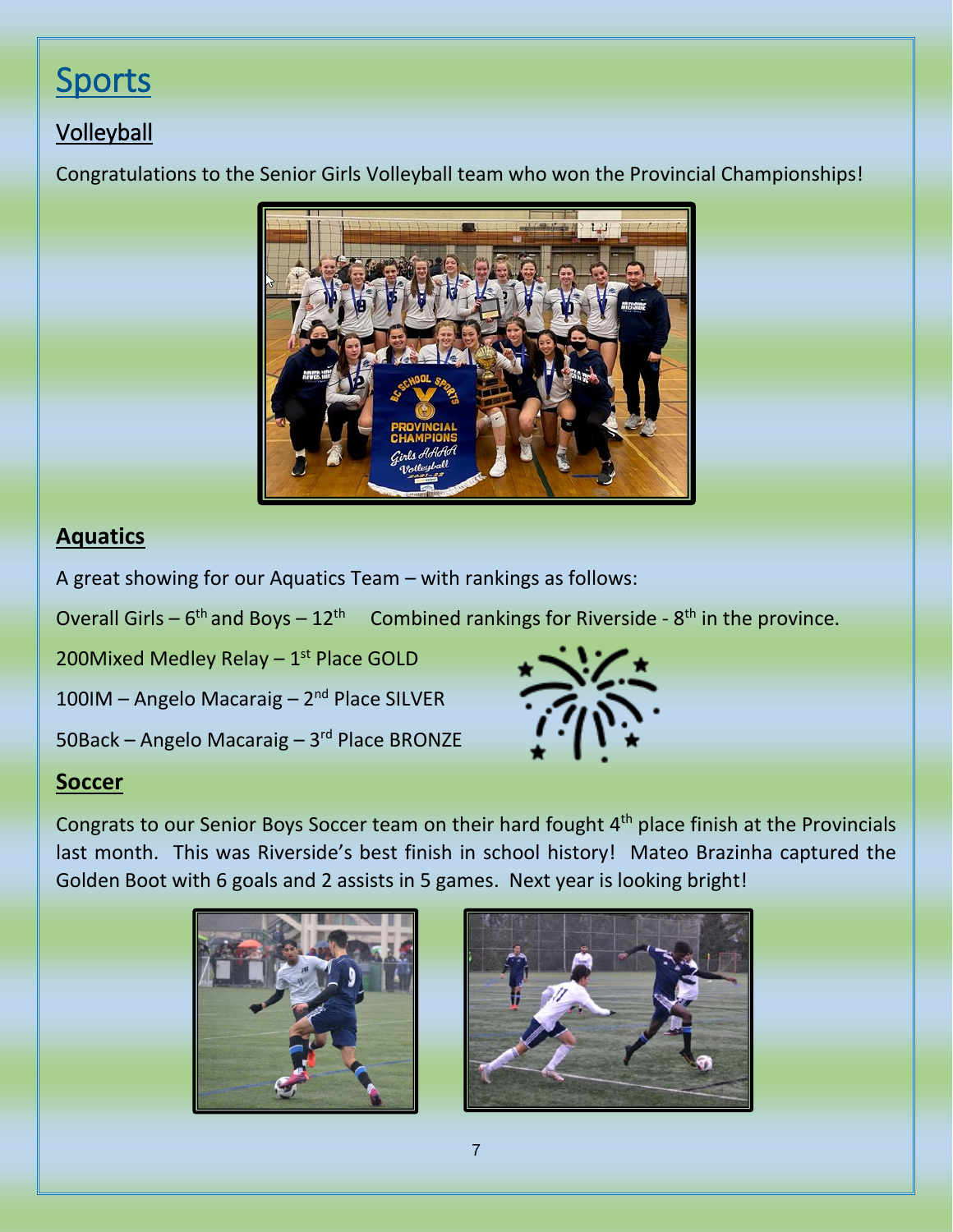## Provincial Assessments

Provincial Assessments Numeracy 10, Literacy 10 & Literacy 12, and French Immersion 12

Provincial Assessment for Semester 1 will be written over three days.

- Tuesday, January 26 Literacy 10 and French Immersion 12
- Wednesday, January 27 Numeracy 10
- Thursday, January 28 Literacy 12

### **LISTS HAVE BEEN POSTED ON THE WINDOWS OF THE COUNSELLING OFFICE FOR STUDENTS TO CHECK**

Students enrolled in English 10, Math 10, English 12 in Semester 1 and **all** Francais Langue Seconde-Immersion 12 will be scheduled to write these assessments. Grade 11 and 12 students who have missed writing these assessments will also be scheduled as these assessments are required for graduation. Parents and students will receive emails closer to the date of the assessment which will indicate the location and time of their assessment. Lists will also be posted in the counselling office for students to check and confirm when, where, and what time they are writing. Students taking the above courses in Semester 2 will be scheduled to write the assessments in April and/or June depending on the assessment that needs to be completed.

Please visit<https://bced.vretta.com/#/en/bced-landing/grad/sample> to find helpful videos, assessment instructions, and practice questions that help students prepare for the assessment. Please direct any questions about the Provincial Assessments to Ms. McKay [\(shmckay@sd43.bc.ca\)](mailto:shmckay@sd43.bc.ca)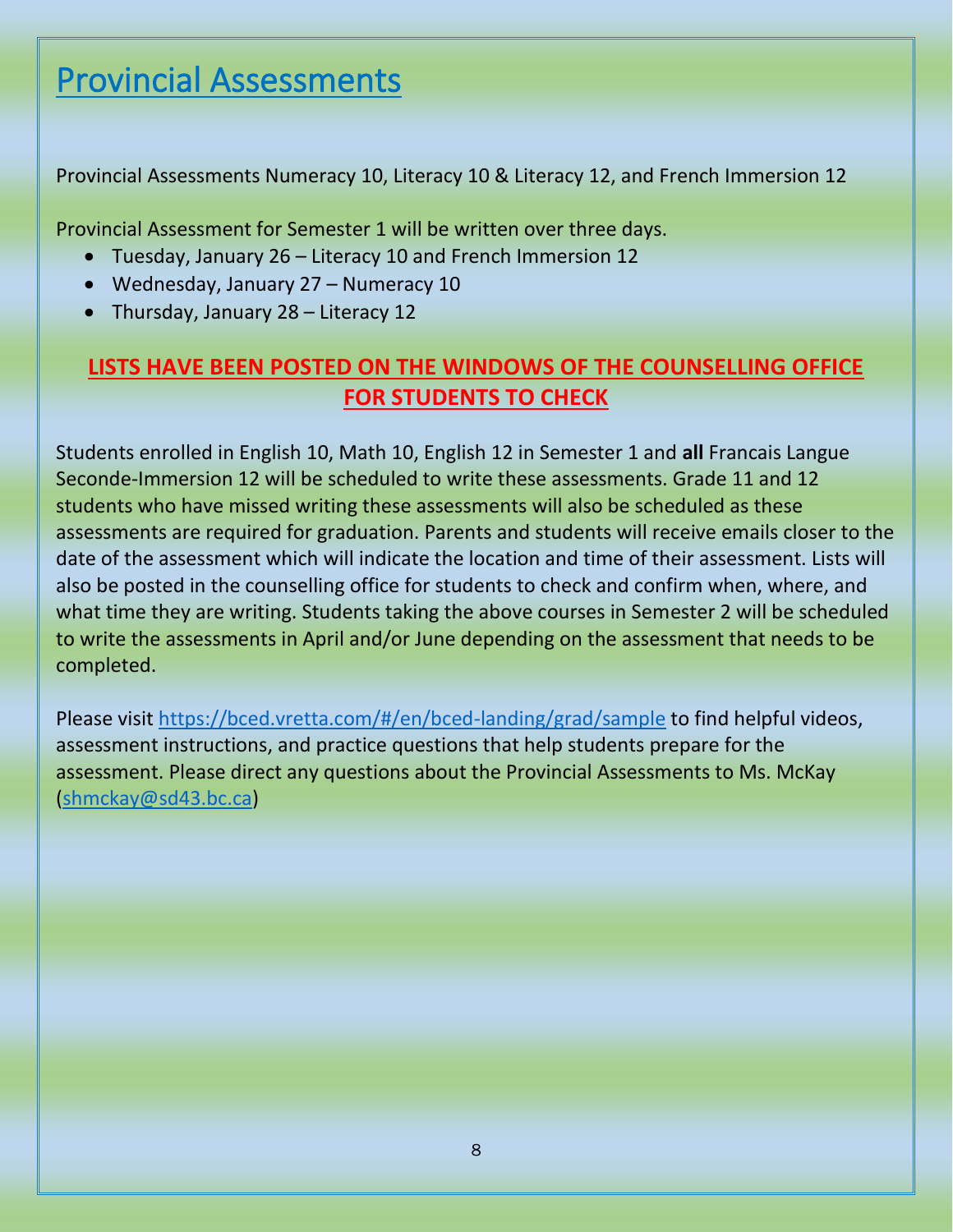## Grad 2022

### **All Things GRAD Newsletter, edition #3.**

Are you following our **Riverside Grad Committee (G22) Instagram account**? Follow our @rapidsg22 to stay informed on upcoming grad information.

- **G22 Grad Shirts** have been ordered and will arrive in mid-January.
- **Grad photos Retakes –** are scheduled for Tuesday, January 11, 2022. You can book your retake through Mountain West at [www.mountainwest.ca.](http://www.mountainwest.ca/) Photos retakes will be in the Riverside library after 3:15 pm.
- Did you forget to submit your **cap 'n gown measurement**? Grads must email Mr. Jeremy Brown at [Jbrown@sd43.bc.ca](mailto:Jbrown@sd43.bc.ca) with their height in inches **ASAP!**
- Our Grade 12 Timeline of events is constantly being updated. Visit **Grade 12 Central** link on our Riverside Intranet website to see important dates regarding scholarships and valedictorian applications.

### **AfterGrad 2022**

- AfterGrad is a Grade 12 event that occurs all night, immediately following the Grad Dinner/Dance on June 4th (pandemic-permitting). It's a **parent-run event** that gives grads a place to continue to celebrate in a safe environment. Very memorable and fun for parents too who come to volunteer before and during the event.
- They are preparing for AfterGrad in hopeful anticipation of a better pandemic year in 2022 and make the day special for the Grads no matter what happens. Early preparation is all about fundraising.
- Last year, we coordinated some very successful fundraisers which were relatively easy to do.
- We are really looking forward to high participation this year. If you want to help out, please email our office [\(riverside@sd43.bc.ca\)](mailto:riverside@sd43.bc.ca) and we will connect you to the organizing team of parents.